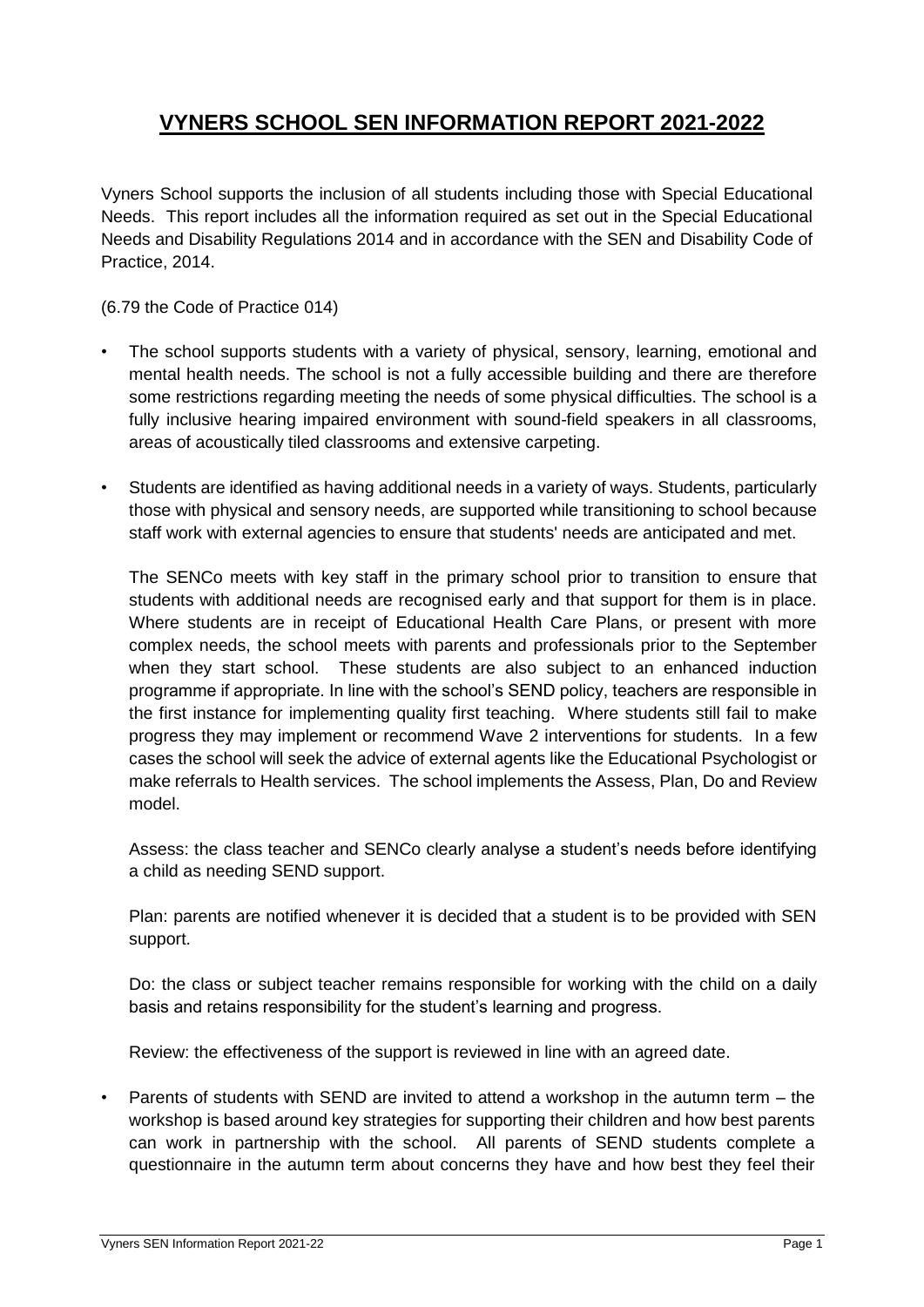child can be supported. Students who have Educational Health Care Plans are fully involved in the review process with their parents. All students with special educational needs complete an "All about Me" profile and this is updated when necessary. This gives students with additional needs the opportunity to celebrate their strengths and to be involved in the vision for their future and support that they feel would benefit them. The Learning Support Department runs an open door policy and parents can request a meeting with the SENCo, Ms S Kendall.

- All students are subject to discussion at both pastoral and subject Line Management meetings and particular focus is on students from vulnerable groups including those with additional needs. Success towards outcomes for students with additional needs is tracked using classroom data, teacher observations and data from Wave 3 interventions. Students' progress is reviewed and decisions discussed with parents and students regarding next steps.
- Students with additional needs are well prepared for transition between phases. For example students transitioning to college at the end of KS4 could be subject to an enhanced induction programme with additional visits to the new setting and information sharing between education providers. SEND students are guided to use their voice and take an active part in the options process as they transition between KS3 and 4.
- The school has adopted an inclusive approach to meeting the needs of all students. This begins with quality first teaching. The school works collaboratively to identify the features of quality first teaching and it is embedded in classroom practice. To this end, it is intended that the majority of students will spend the majority of their time in class with their peers supported by appropriate differentiated tasks. For those students who require support that is additional to, and different from, the ordinarily differentiated curriculum, interventions run during non-core lessons for a set amount of time, e.g. a term. After this students usually return to their original timetable.
- Ms S Kendall (SENCo) is fully qualified in SEND in that she has the National Award for SEN Coordination. She is also qualified in testing and the application of access arrangements. The school commissions a private Educational Psychologist and Occupational Therapist.
- The school reviews the effectiveness of its SEND provision by considering pupil progress against starting points – classroom data and also intervention tracking. It seeks evidence of a qualitative nature from parents and students and works closely with other schools to moderate its provision.
- The School makes reasonable adjustments to ensure that children with SEND are enabled to engage in activities available to children in the school who do not have SEND. For example, risk assessments for students with physical and sensory disabilities enable them to be supported in activities such as the Duke of Edinburgh award scheme.
- The School has additional pastoral support in place for SEND students to ensure the progress of their emotional and social development. A wide range of support staff meet regularly with SEND students for mentoring sessions. This support provides an opportunity in addition to the ordinary school pastoral system, in which students have a voice and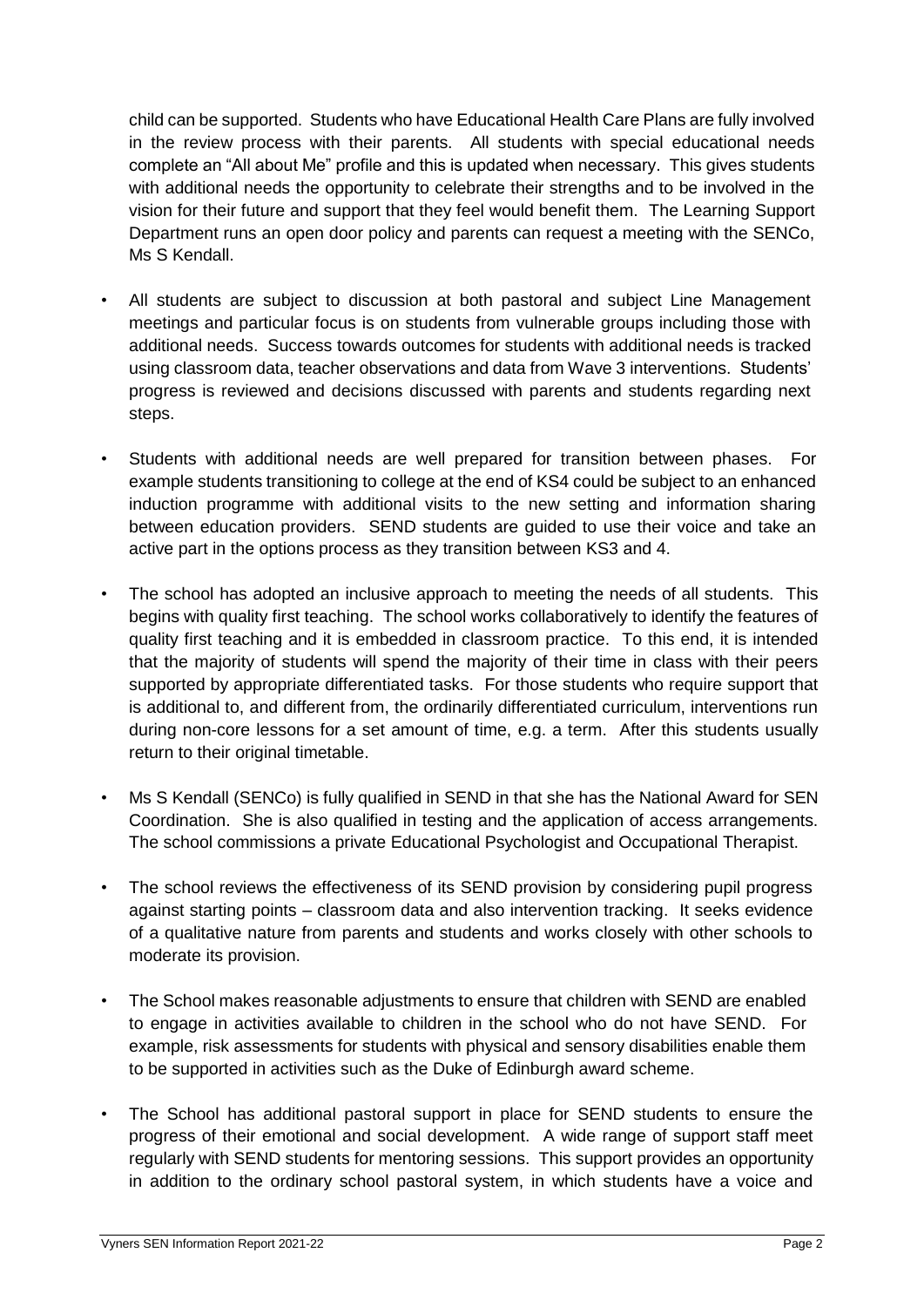access to adult support.

- The School, when necessary, uses Early Help Assessments to gather a Team Around the Child when they are concerned about a child's emotional, physical well-being. The Child Protection Team in school will refer students believed to be at risk of harm and a single referral is used to procure the services of additional Speech and Language Therapy or Occupational Therapy input. The school works closely, when it is required to, with Advisory teachers, for example for students with Hearing Impairment. The school is aware of the Local Authority Offer and directs parents to additional support in the Borough when necessary.
- The school works, wherever possible, in partnership with parents to ensure a collaborative approach to meeting the needs of students. All complaints are taken seriously and are heard through the school's complaints policy and procedure.

(6.80 the Code of Practice 2014) Children Looked After with additional needs are included in the arrangements for supporting all SEND students and the school liaises closely with carers, Children's Services and the Virtual School.

(6.81 the Code of Practice 2014) The School's SEND policy is available on the website along with a link to the Local Offer.

(6.82 the Code of Practice 2014) The curriculum is made accessible to SEND students firstly through quality first teaching. Where this is, on its own, not sufficient to promote inclusion and progress, teachers, students and parents work together to implement interventions that are additional to, and different from, the ordinarily differentiated curriculum. These form part of the assess, plan, do, review cycle.

(6.83 the Code of Practice 2014) The Schools information management system records data and types of need regarding students with SEND. This data is available to the local authority and is collected through the School Census.

Should you require any further information not included in this report please contact: S. Kendall, SENCo, [skendall@vynersschool.org.uk](mailto:skendall@vynersschool.org.uk)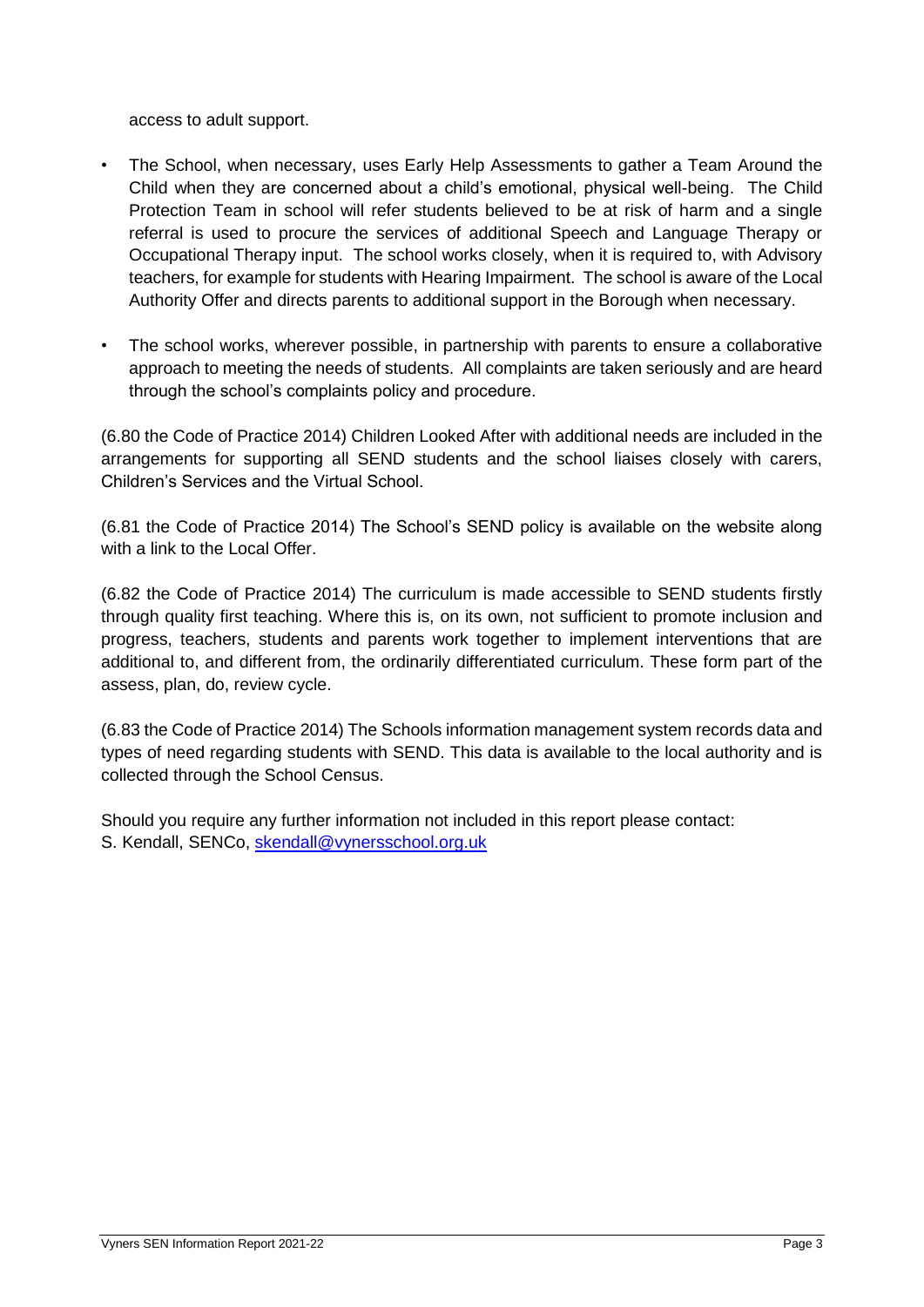#### 1. **Who are the best people to talk to at Vyners School about my child's difficulties with learning, special educational needs or disability?**

• In the first instance, it is always best to talk to the student's tutorial teacher or subject teacher about your concerns. They may well refer you to the school SENCo.

# **2. How will the school let me know if they have any concerns about my child's learning, special educational needs or disability?**

- Your child's subject teacher may initially contact you to discuss the concerns.
- The subject teacher may also talk to you about any issues at parents evening.
- The SENCo may contact you and arrange a meeting to discuss your child's difficulties with learning and any possible support strategies the school might be considering.
- If the school is concerned about your child's learning, special educational needs or disability and are putting in some form of support to help your child access their learning, then the school will contact you to tell you about this support.

# **3. How will the school consider my views and those of my child with regard to her/his difficulties with learning, special educational needs or disabilities?**

- At Vyners School we believe it is very important for parents/carers to be involved in all areas of their child's learning and we actively encourage discussions. We believe, where appropriate, that your child's views on any difficulties they may experience with their learning form an essential part of the process.
- You will be able to share your views and discuss your child's progress with the subject teachers and other professionals.
- If your child has an identified special educational need you will be contacted, usually by the SENCo or a member of the Learning Support team, to discuss strengths, areas for development, current progress, support strategies being used and expected outcomes.
- If your child has an *Education, Health and Care Plan* (EHCP), you and your child will both be encouraged to share your views at the Annual Review.

# **4. How does Vyners School ensure the teaching staff are appropriately trained to support students with special educational needs and/or disability?**

- At Vyners School we believe that the learning needs of students will first be met through the high quality teaching delivered by her/his subject teachers. This will include quality assessment of needs, use of the strategies given by the SENCo and planning to meet needs.
- The school staff (teaching and support staff) participate in a wide range of professional development to ensure there is the appropriate expertise to support children with SEND. Staff have regular training in meeting the needs of SEND students and are regularly supported by the SENCo in meeting the additional needs of students. The school uses expertise from professionals within the school, advice and support from professionals from outside organisations and providers and accesses a wide range of external training opportunities.
- In response to particular needs, individual training is arranged when necessary.